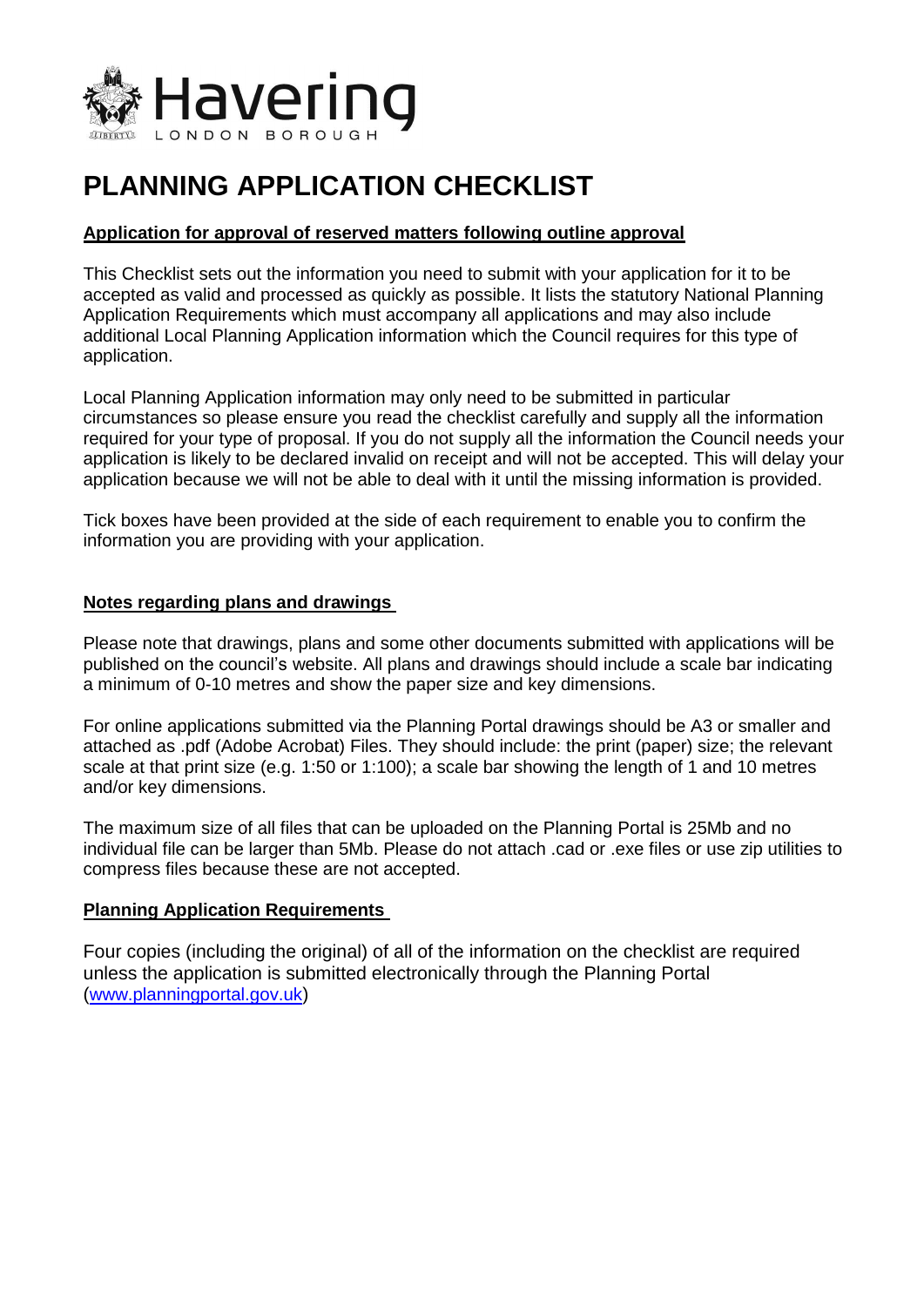# **PLANNING APPLICATION CHECKLIST**

### **Application for approval of reserved matters following outline approval**

#### **National Planning Application Requirements**

#### **You must provide the following as part of your application:**

- □ Completed 1APP National Standard Application Form, signed and dated or Application in writing containing sufficient information to enable the authority to identify the outline planning permission in respect of which it is being made.
- □ Appropriate fee.
- □ Design and Access Statement, where the application is for the following:
	- Major Development<sup>1</sup>;
	- Development within Conservation Areas involving:
		- o the provision of one or more dwellinghouses;
		- o the provision of building or buildings where the floor space created by the development is 100 square metres or more.
- □ A Location Plan based on an up-to-date map at a scale of 1:1250 or 1:2500. The application site should be clearly edged with a red line and a blue line should be drawn around any other land owned by the applicant, close to or adjoining the application site.
- □ Such particulars as are necessary to deal with the matters reserved in the outline permission
- □ Other drawings/plans:

At a scale of 1:100 or 1:200 - Block plan showing any site boundaries At a scale of 1:50 or 1:100 - Existing and proposed elevations - Existing and proposed floor plans - Existing and proposed site section and finished floor and site levels -Roof plan

# **Local Planning Application Requirements**

| You may also need to provide the following as part of your application: |                                                                           |                                                                                                                                                                                                                                                                                                                                                                                                                                                               |  |  |
|-------------------------------------------------------------------------|---------------------------------------------------------------------------|---------------------------------------------------------------------------------------------------------------------------------------------------------------------------------------------------------------------------------------------------------------------------------------------------------------------------------------------------------------------------------------------------------------------------------------------------------------|--|--|
|                                                                         | <b>Requirement</b>                                                        | <b>When Required</b>                                                                                                                                                                                                                                                                                                                                                                                                                                          |  |  |
| $\Box$                                                                  | <b>Community</b><br><b>Infrastructure Levy</b><br><b>Information Form</b> | All applications.                                                                                                                                                                                                                                                                                                                                                                                                                                             |  |  |
| $\Box$                                                                  | <b>Air Quality</b><br>Assessment                                          | Where air quality measures have not been agreed at Outline stage<br>or subsequent approval of reserved matters:<br>All development involving processes under Environmental<br>$\bullet$<br><b>Permitting Regulations - Regulated Facilities</b><br>Proposals for new developments with 200 parking spaces or<br>$\bullet$<br>more or an increase in existing parking provision of 200<br>spaces to more.<br>Proposals for coach and lorry parks.<br>$\bullet$ |  |  |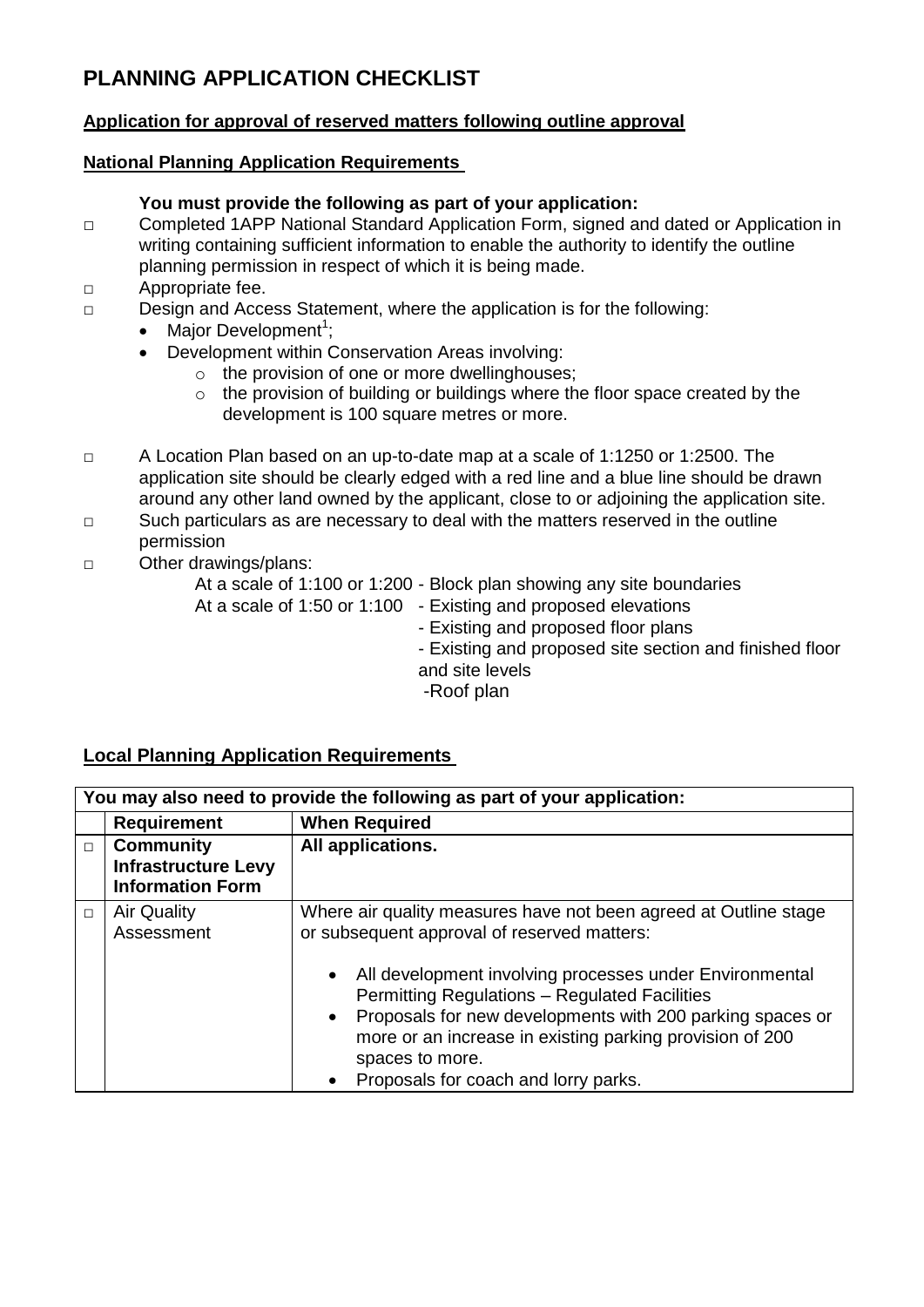|        | <b>Requirement</b>                       | <b>When Required</b>                                                                                                                                                                                                                                                                                                                                                                                                                                                        |
|--------|------------------------------------------|-----------------------------------------------------------------------------------------------------------------------------------------------------------------------------------------------------------------------------------------------------------------------------------------------------------------------------------------------------------------------------------------------------------------------------------------------------------------------------|
| $\Box$ | <b>Biodiversity Survey</b><br>and Report | Where biodiversity protection/enhancement measures have not<br>been agreed at Outline stage or subsequent approval of reserved<br>matters:                                                                                                                                                                                                                                                                                                                                  |
|        |                                          | All Major Development <sup>1</sup> (except change of use).<br>Development (excluding change of use) on sites designated<br>as SSSI or any part of the site is within 100 metres of SSSI.<br>Development (excluding change of use) on or adjacent to<br>sites of Metropolitan, Borough or Local Importance for Nature<br>Conservation as shown on the Council's LDF Proposals Map.                                                                                           |
|        |                                          | Development resulting in loss of any hedgerow or woodland or<br>alteration to any water course.                                                                                                                                                                                                                                                                                                                                                                             |
| $\Box$ | Daylight/Sunlight<br>Assessment          | For approval of reserved matters in relation to Layout and/or Scale:<br>All new Major development (except change of use).                                                                                                                                                                                                                                                                                                                                                   |
| $\Box$ | <b>Energy Statement</b>                  | Where energy efficiency and renewable energy measures have not<br>been agreed at Outline stage or subsequent approval of reserved<br>matters.<br>All major development (except change of use).                                                                                                                                                                                                                                                                              |
| $\Box$ | Environmental<br><b>Statement</b>        | All development falling within Schedule 1 of the Town and Country<br>Planning (Environmental Impact Assessment) Regulations 2011.<br>http://www.legislation.gov.uk/uksi/2011/1824/schedule/1/made<br>Development falling within Schedule 2 of the Town and Country<br>Planning (Environmental Impact Assessment) Regulations 2011,<br>where a Screening Opinion has confirmed the need to submit an<br>EIA.<br>http://www.legislation.gov.uk/uksi/2011/1824/schedule/2/made |
| □      | <b>Flood Risk</b><br>Assessment          | Where Flood Risk Mitigation Measures have not been agreed<br>at the Outline stage or subsequent approval of reserved<br>matters:<br>All new development in Flood Zones 2 and 3 as designated<br>by the Environment Agency (flood maps are shown on the EA<br>website)<br>All development of 1 hectare or more in Flood Zone 1 as<br>designated by the Environment Agency.<br>All development of 1 hectare or more (surface flood<br>assessment only required).              |